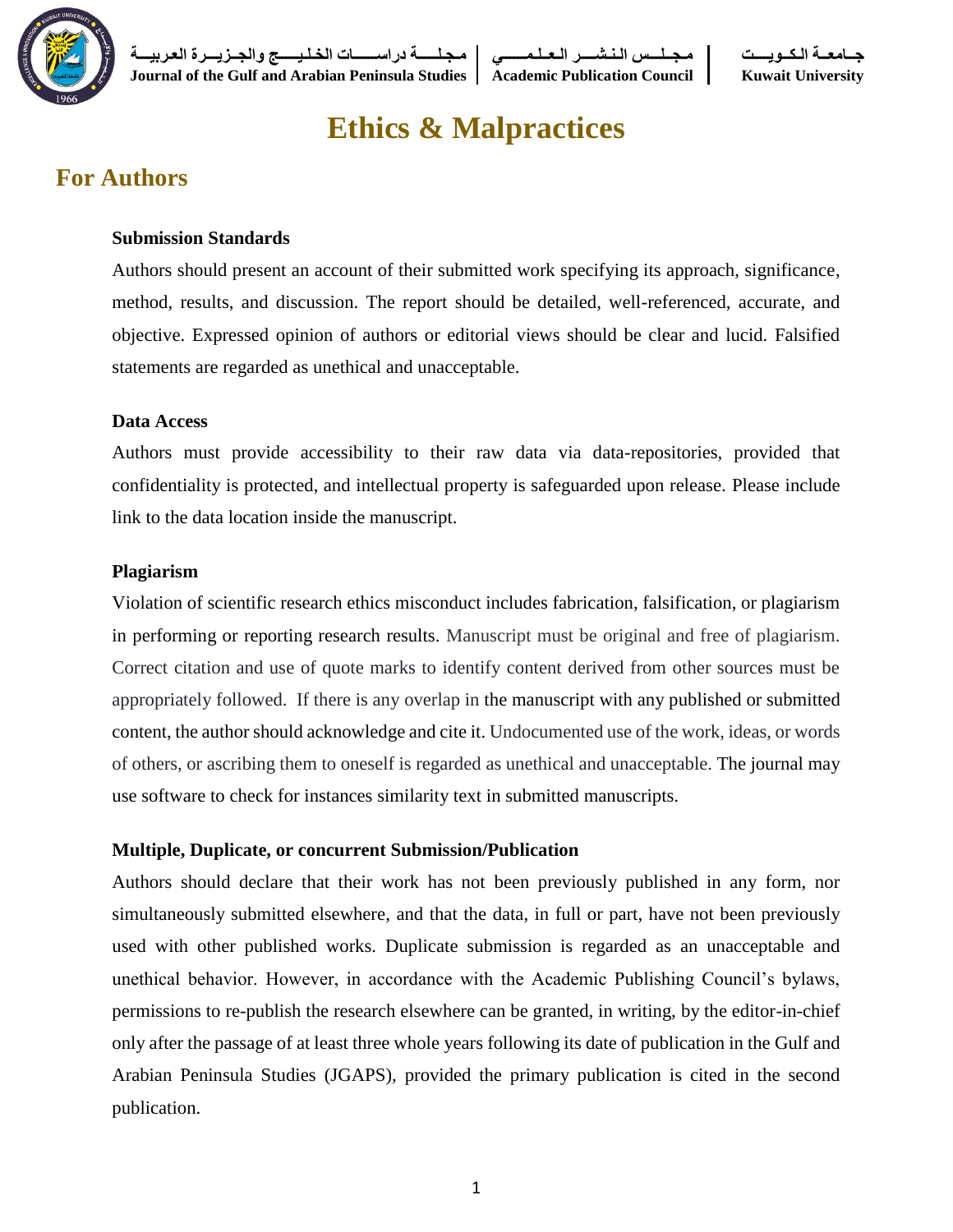

**Journal of the Gulf and Arabian Peninsula Studies Academic Publication Council Kuwait University**

**جــامعــة الـكــويــــت مـجــلـــس الـنـشــــر الـعــلـمــــــي مـجـلـــــة دراســــــات الخـلـيـــــج والجــزيـــرة العـربيـــة**



#### **Authorship of the Manuscript**

The list of authors should only contain those who have contributed significantly to the formation of the manuscript. They are the ones who are held responsible for the work's content, data acquisition, investigation, analysis, drafting, and revising the manuscript. Others who offered technical or general assistance or support, and who do not meet the criteria for authorship, will be only included in the acknowledgment section after their written consent is obtained. Names of coauthors (according to the above definition) must be provided in full. All co/authors must give their approval to the manuscript's final version and agreement to its publication.

#### **Conflicts of Interest**

Authors must-as quickly as possible-disclose any conflicts of interest that may be seen to have affected their interpretation of the submitted manuscript in any way or form. All sources of financial funding should be clearly identified in the manuscript including research grants if any. Detailed description of or reference to the grant's type and number must also be provided.

#### **Acknowledgment of Sources**

Authors must acknowledge their use of the work of others, and appropriately reference all influences that have been seminal to their research. Authors should not use any information that disclosed confidentially or obtained privately from a third party without their written permission.

#### **Hazards of Experimenting with Human Participants**

If the work involves human participations or animals, the researchers must confirm that all procedures follow relevant laws and institutional directives approved by an institutional review board. They should also provide ample information on the possible impact of the adopted procedures on the participants and indicate that they have obtained the approval of all those involved in the experiments/study as well.

#### **Compliance with the peer review**

If a preliminary decision is made, and that specific amendments are requested, authors must respond to the reviewers' comments fully and implement all suggestions point by point before resubmitting the revised version to the JGAPS within the prescribed time.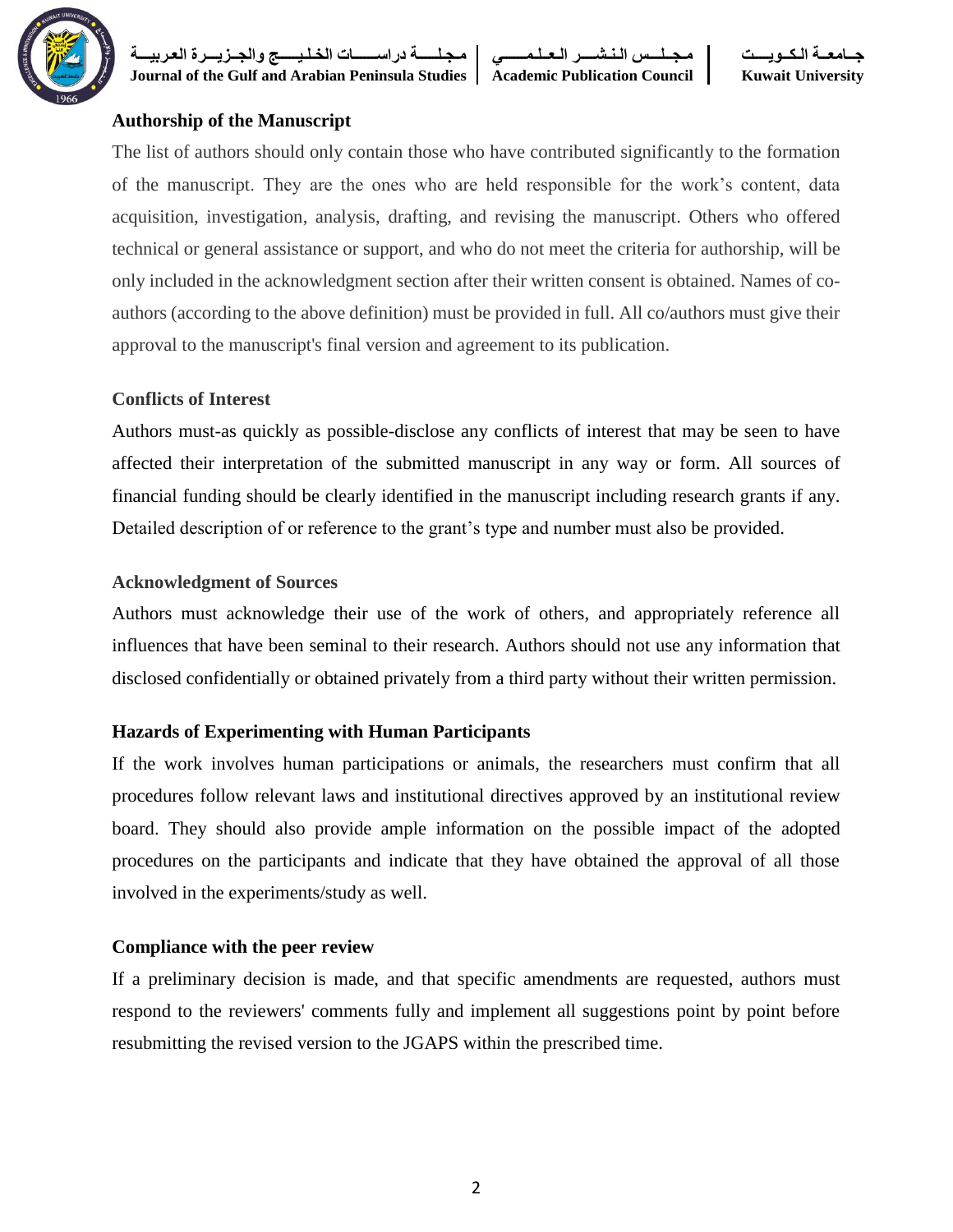

**جــامعــة الـكــويــــت مـجــلـــس الـنـشــــر الـعــلـمــــــي مـجـلـــــة دراســــــات الخـلـيـــــج والجــزيـــرة العـربيـــة**

**Journal of the Gulf and Arabian Peninsula Studies Academic Publication Council Kuwait University**

#### **Errors in published works**

Should the author discover any significant error or inaccuracy in the published work, it is their duty to notify the editorial board promptly and cooperate with them to either correct or withdraw the manuscript. If the editorial board is notified of any significant errors or inaccuracies, the author must correct the error, withdraw the research containing the error, or provide proof of its correctness. Any published data the journal found inaccurate or misleading, will be corrected promptly. The authors are expected to cooperate with the editors to provide such corrections. If an item proved to pose violation to the publishing policies, it will be retracted and attributes legal consequences on its author. If misconduct is suspected, the journal will act in accordance with the published relevant policies outlined in the Editorial Policies documents.

#### **For Editorial Board's**

#### **Editorial independence**

The editorial board should judge received manuscripts based only on their academic merit. Specifically, on their work's originality, importance, clarity, validity, and relevance to the Journal of the JGAPS scope of interest without regard to the authors' nationality, affiliation, ethnic origin or race, gender, orientation, political philosophy or beliefs.

#### **Confidentiality**

The principle of confidentiality in dealing with research information is one of the most important principles of JGAPS.

#### **Conflicts of interest**

Manuscript submitted to the JGAPS is not to be used by editors or Board members for their own personal purposes. The Board members should refrain from reviewing manuscripts which may personally have conflicts of interest resulting from competition, collaboration, or personal relationship with any parties involved, such as the authors, companies, or institutions relevant to the said research.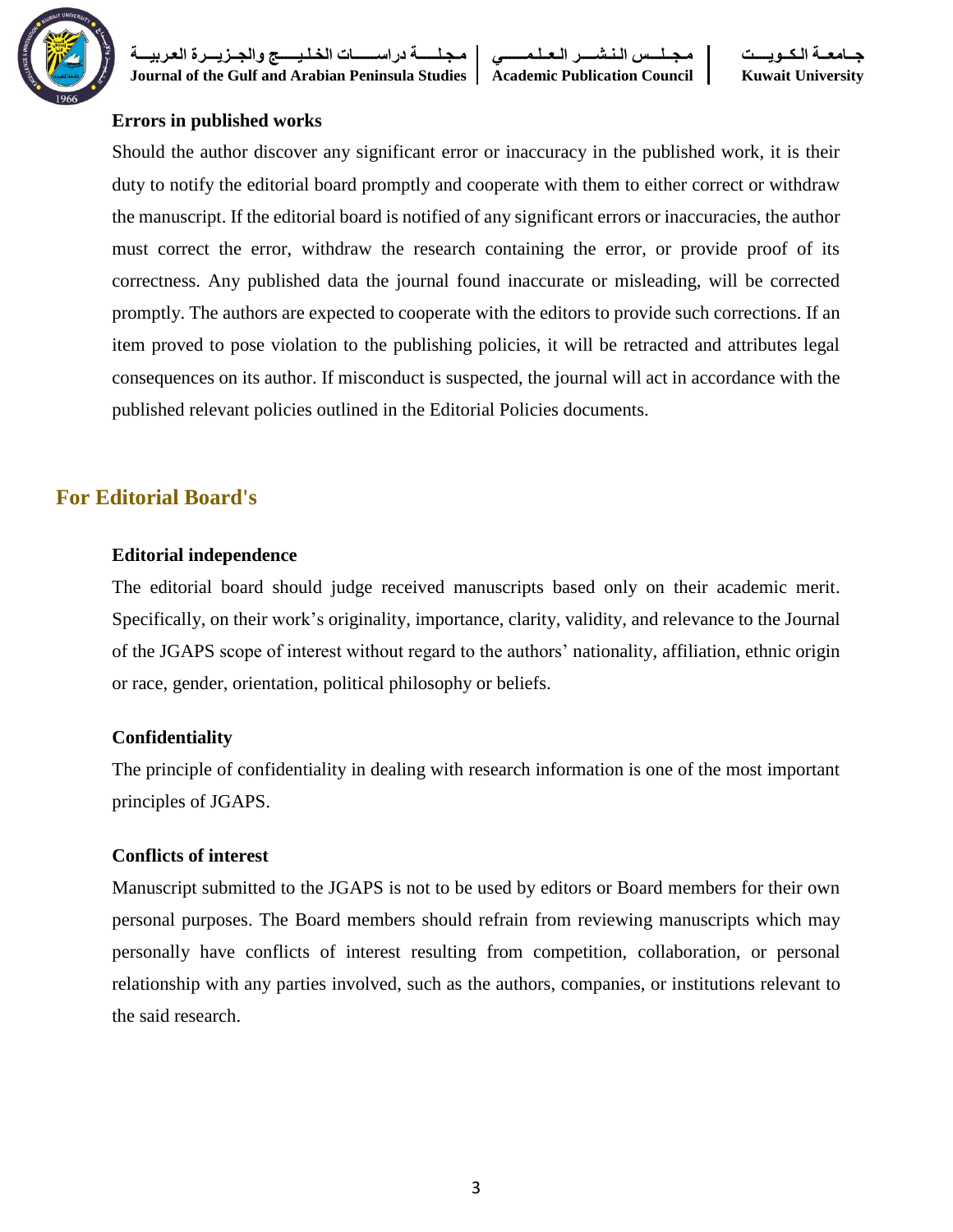

**جــامعــة الـكــويــــت مـجــلـــس الـنـشــــر الـعــلـمــــــي مـجـلـــــة دراســــــات الخـلـيـــــج والجــزيـــرة العـربيـــة Journal of the Gulf and Arabian Peninsula Studies Academic Publication Council Kuwait University**

#### **Publication decisions**

The Editor-in-Chief must make sure that all material submitted for publication is peer-reviewed by at least two expert reviewers in the field. The Editor-in-Chief is accountable for publication decisions based on the opinion of the reviewers, the importance of the work to researchers and readers, and reviewers' comments and amendment requests.

#### **Measures against the violation of publication ethics**

The Editorial Board takes quick action in the event of any ethical problems relating to the submitted research. Any work that violates the publication ethics is to be investigated, even if discovered years after publication, and appropriate legal measures shall be taken accordingly.

## **For Reviewers**

#### **Contribution to editorial board decisions**

Reviewers assist the editorial board in making acceptance decisions; they further contribute to improve the quality of the manuscript by reviewing it objectivity within the specified time frame.

#### **Promptness**

The JGAPS shall make all reasonable effort to stay in contact with the reviewers and urge them to submit their assessments on time. Should delay be noted, the Editorial Board may have to choose another reviewer.

#### **Confidentiality**

Confidentiality is to be respected throughout the peer-review process. Submitted material or information must not be shared or discussed with anyone unless prier permission is provided by the editor-in-chief. This applies to board members as well as referees.

#### **Standards of Objectivity**

Reviewers must assess the submitted manuscripts objectively. Comments and suggested amendments must be clearly made to help authors improve their work avoiding personal criticism.